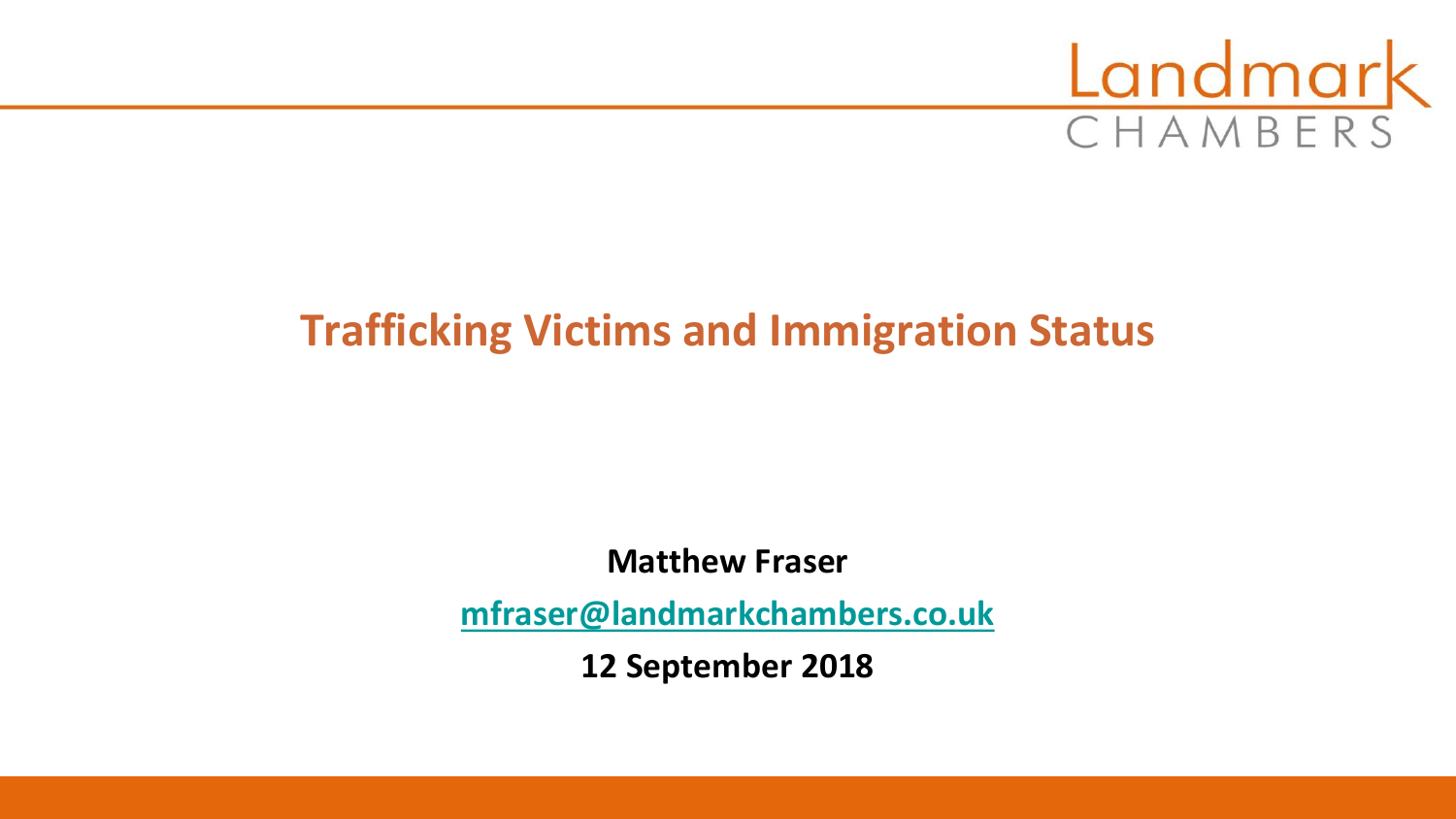# **Article 14 of the Trafficking Convention**

Each party shall issue a renewable residence permit to victims, in one or other of the two following situations or in both:

- (a) the competent authority considers that their stay is necessary owing to their personal situation;
- (b) the competent authority considers that their stay is necessary for the purpose of their co-operation with the competent authorities in investigation or criminal proceedings.

The non-renewal or withdrawal of a residence permit is subject to the conditions provided for by the internal law of the party.

The granting of a permit according to [article 14] shall be without prejudice to the right to seek and enjoy asylum.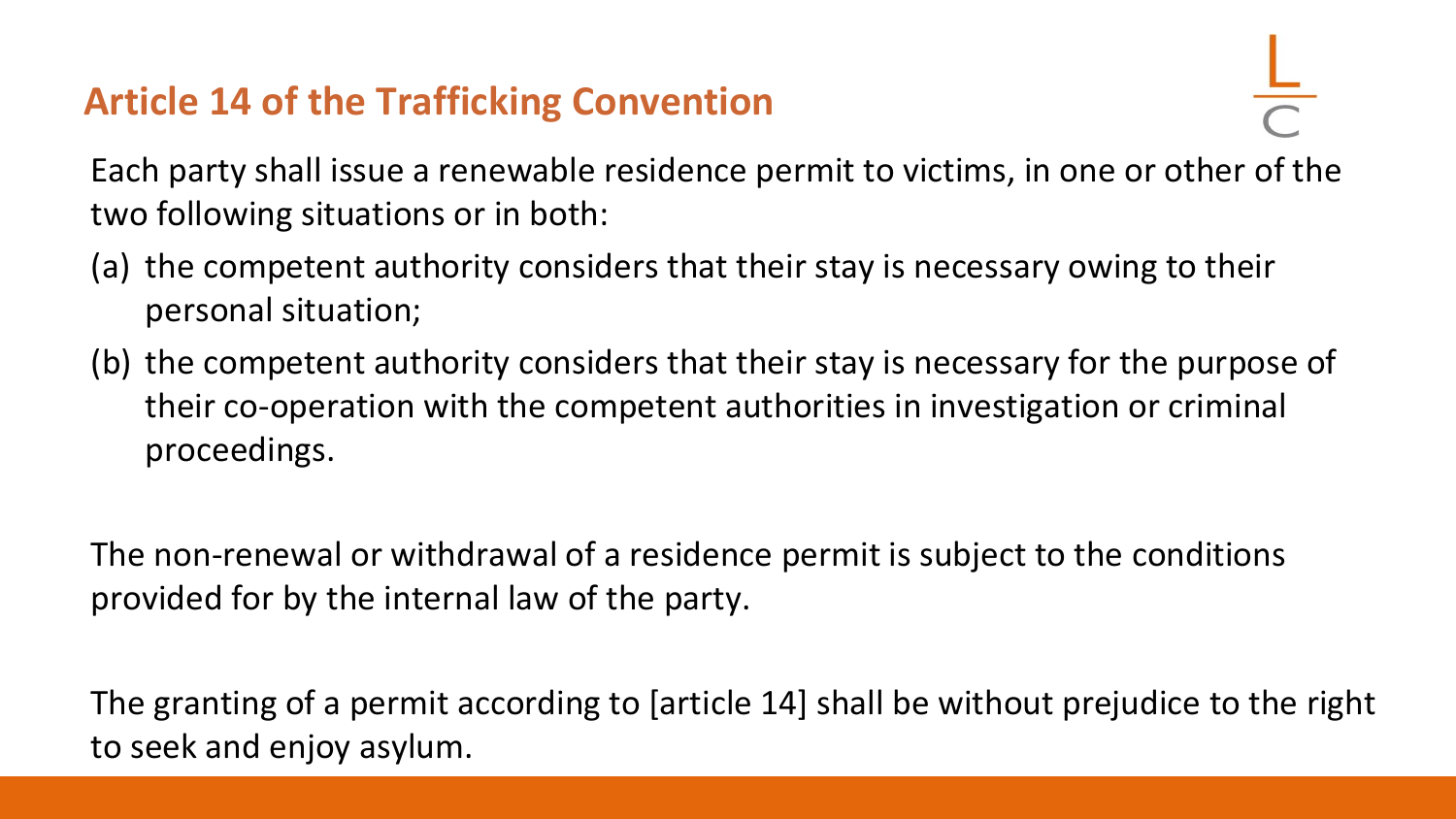#### **Domestic provision**

Executive policy instead of legislation: the National Referral Mechanism ("**NRM**")

- Victims of Modern Slavery Competent Authority Guidance ("**CAG**") (21/3/16)
- Discretionary leave considerations for victims of modern slavery ("**DLC**") (10/9/18)

A conclusive decision that the person was trafficked does not automatically lead to a grant of leave to remain.

Following a positive conclusive decision:

- Any outstanding asylum claim / humanitarian protection or Article 8 rights should be determined (and be informed by the NRM process);
- If asylum/humanitarian protection is refused, consider whether to grant discretionary leave to remain.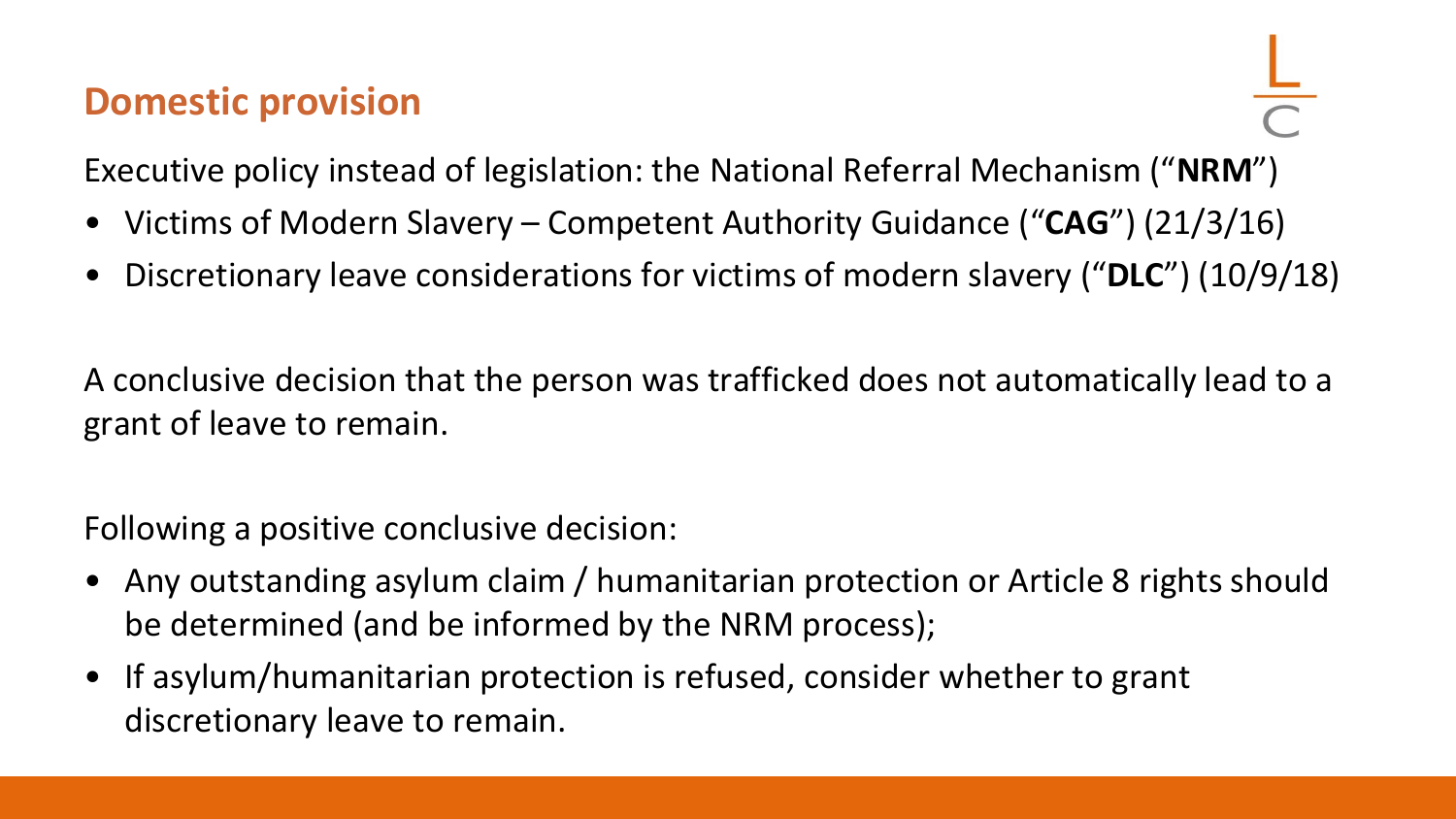

- Experience of trafficking / acts associated with trafficking would in most cases amount to persecution
- Consented trafficking can still amount to persecution: *AM & BM (trafficked women) Albania CG* [2010] UKUT 80 (IAC)
- Assessment of credibility in trafficking determination will usually be adopted in the protection determination
- Victims of trafficking are most likely to face persecution by reason of membership of a "particular social group" – see Country Guidance cases for Moldova ([2008] UKAIT 00002), Nigeria ([2009] UKAIT 00046), Thailand ([2010] UKUT 118 (IAC)), Albania ([2010] UKUT 80 (IAC), and China ([2009] UKAIT 00027).
- Even if no general insufficiency of state protection, may rely on particular circumstances and requirements for protection.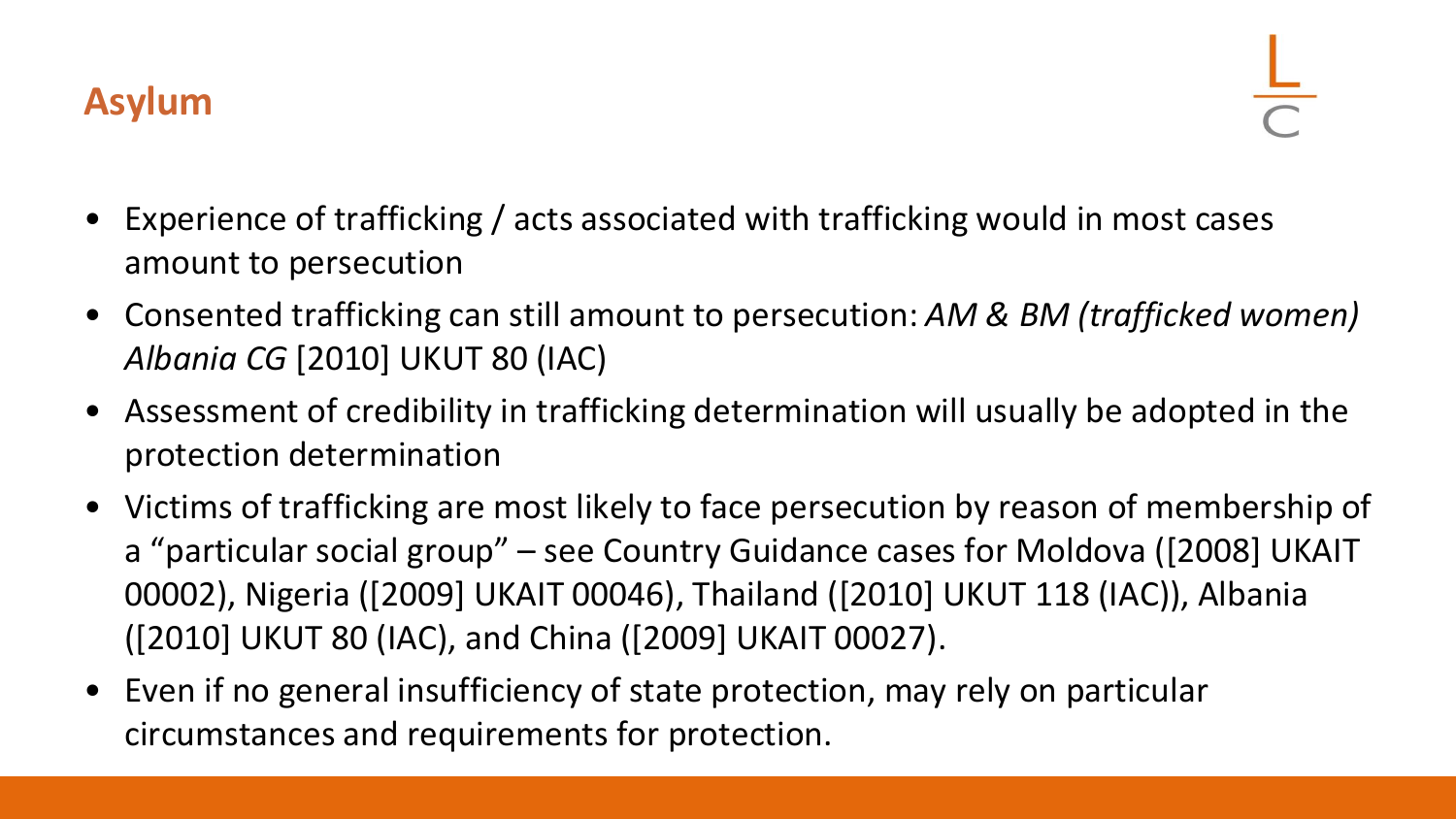## **Humanitarian protection**

- Real risk of "serious harm" Immigration Rules para. 339C
- Article 3 real risk of inhuman or degrading treatment
- Article 4 prohibition on slavery, servitude, compulsory labour:
	- *Siliadin v France* [2005] ECHR 545
	- *CN v UK* [2012] ECHR 1911
	- *Rantsev v Cyprus and Russia* (2010) 51 EHRR 1 (finding that trafficking falls within the scope of Article  $4$  – see para. 282)
	- *MS (Trafficking – Tribunal's Powers – Art 4 ECHR) Pakistan* [2016] UKUT 00226 (IAC) (considers lawfulness of removal where positive procedural obligations under Article 4 have not been discharged)
- Article 8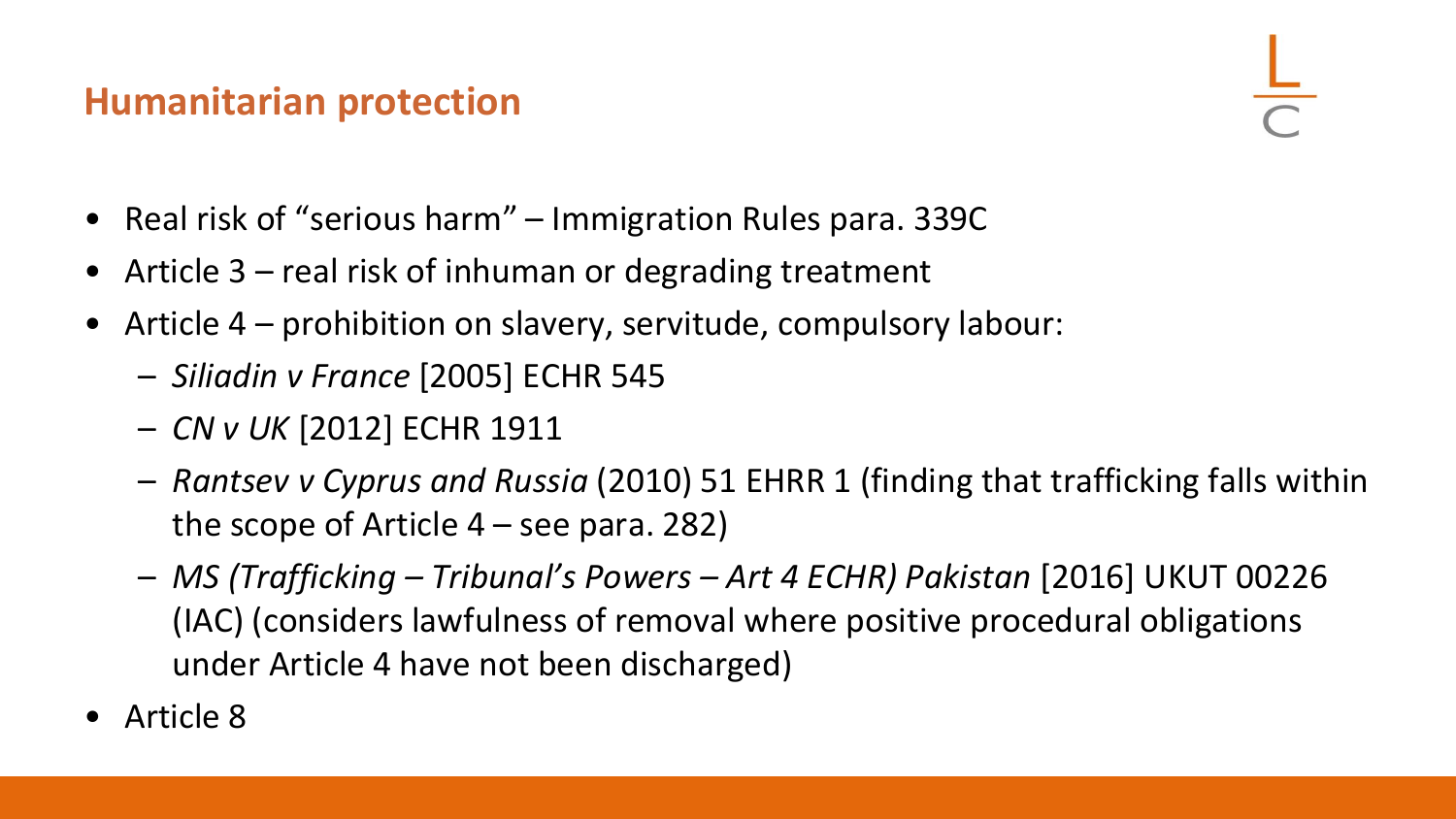# **Discretionary leave criteria – the CAG policy**

- particularly compelling personal circumstances which justify a grant of discretionary leave to allow them to remain in the UK for a temporary period of time
- a need to stay in the UK in order to pursue a claim for compensation against their traffickers (the fact that someone is seeking compensation will be relevant to the consideration but does not in itself merit a grant of leave - leave must only be granted where it would be unreasonable for them to pursue that claim from outside the UK)
- the victim needs to stay in the UK to assist with police enquiries (the victim needs to have agreed to cooperate with the enquiry, and the police must make a formal request for them to be granted leave on this basis)

(p.74 CAG)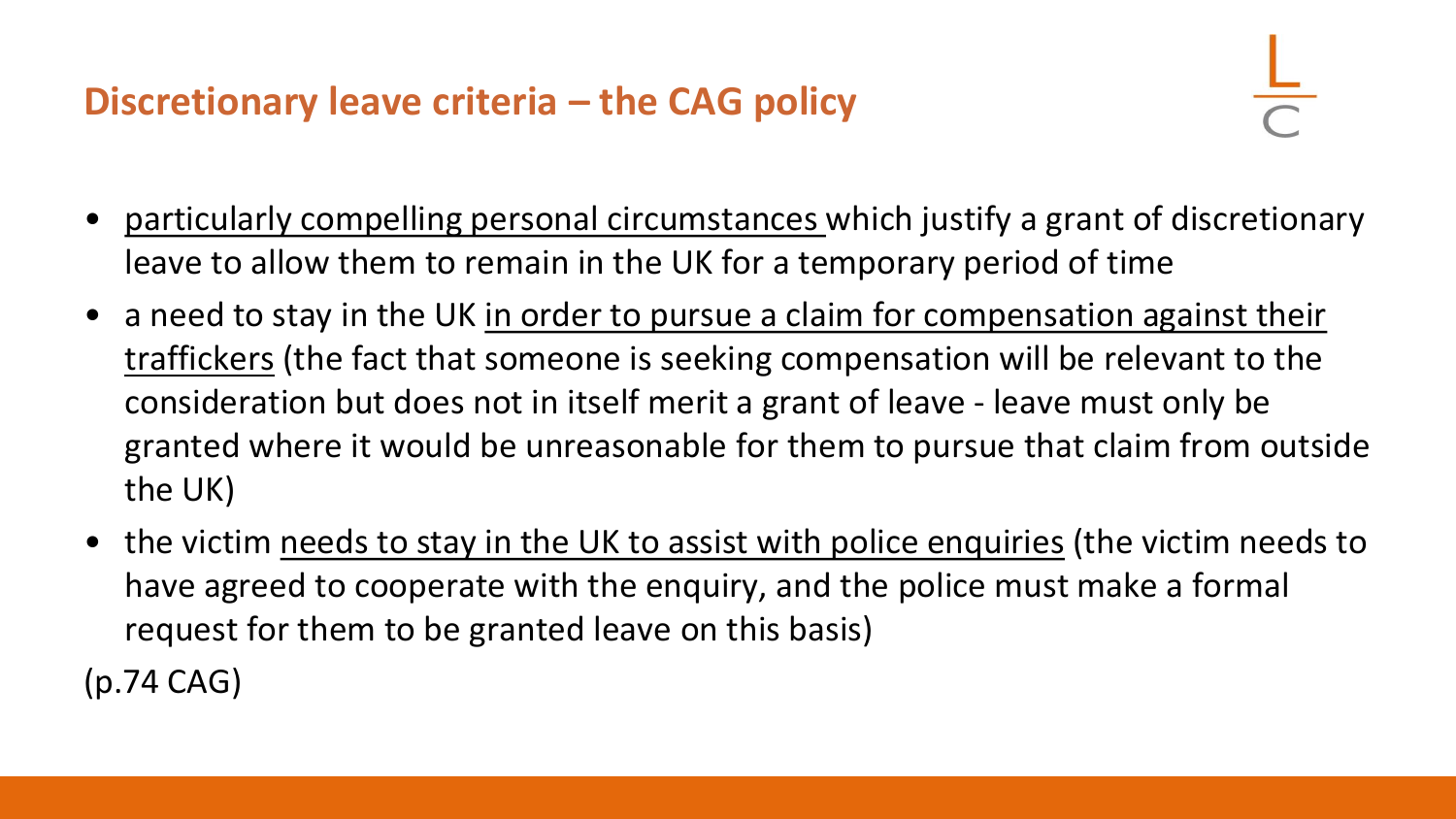# **PK (Ghana) v SSHD [2018] 1 WLR 3955 (13 February 2018)**

• "Compelling personal circumstances" criterion challenged as being inconsistent with the requirement in Article 14(1)(a) that leave be granted where "*the competent authority considers that their stay is necessary owing to their personal situation*".

• High Court (Picken J) rejected the challenge, but Court of Appeal (Hickinbottom, Singh & Patten LJJ) allowed the appeal.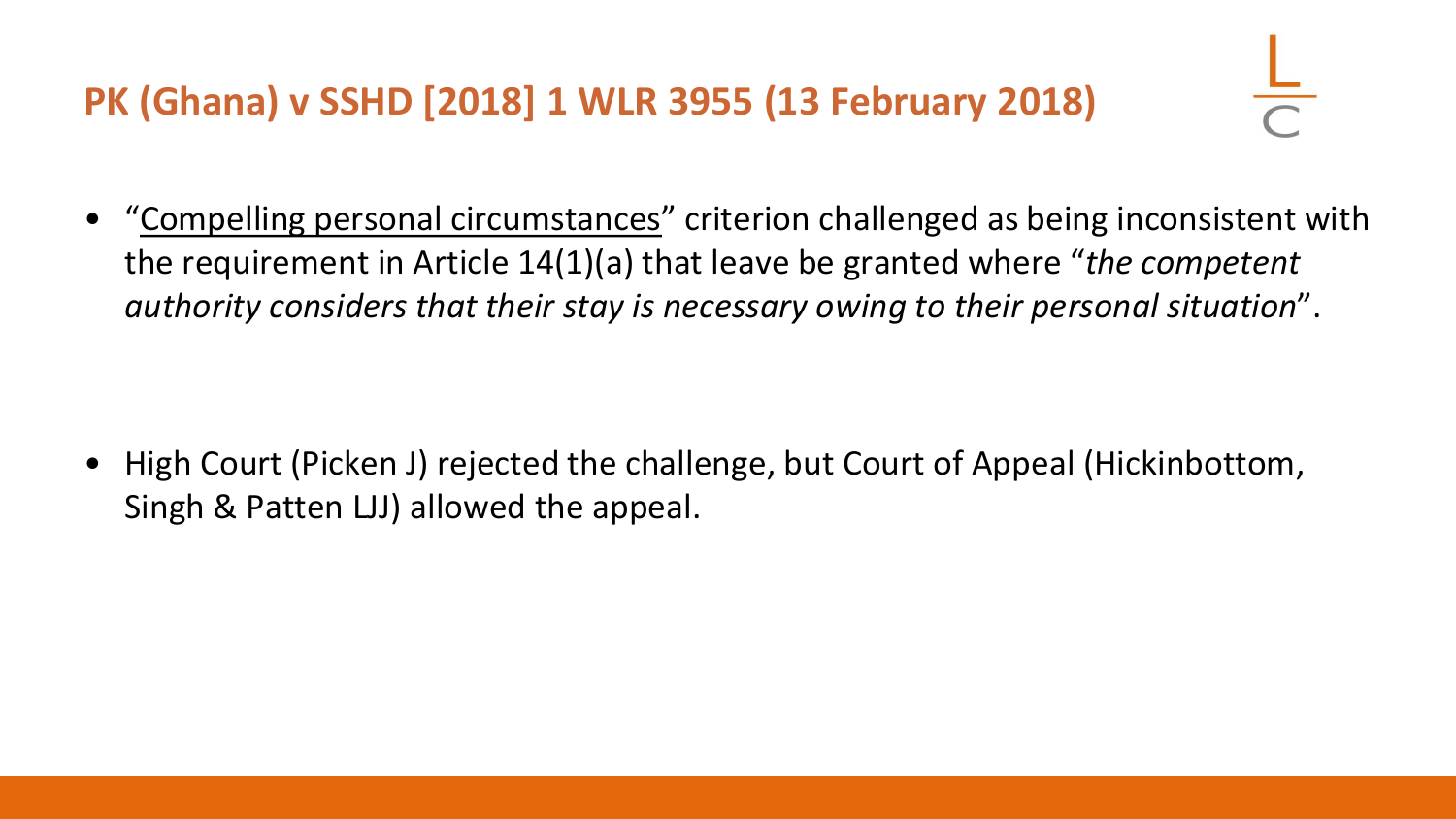# **PK (Ghana) v SSHD [2018] 1 WLR 3955 (13 February 2018)**

Hickinbottom LJ:

- Article 14(1)(a) does not give the SSHD an "open-ended discretion" (otherwise it would be otiose).
- "Necessary" means necessary to achieve the objectives of the Trafficking Convention.
- Article 12 (rights and support while in the country) does not assist in construing Article 14(1)(a).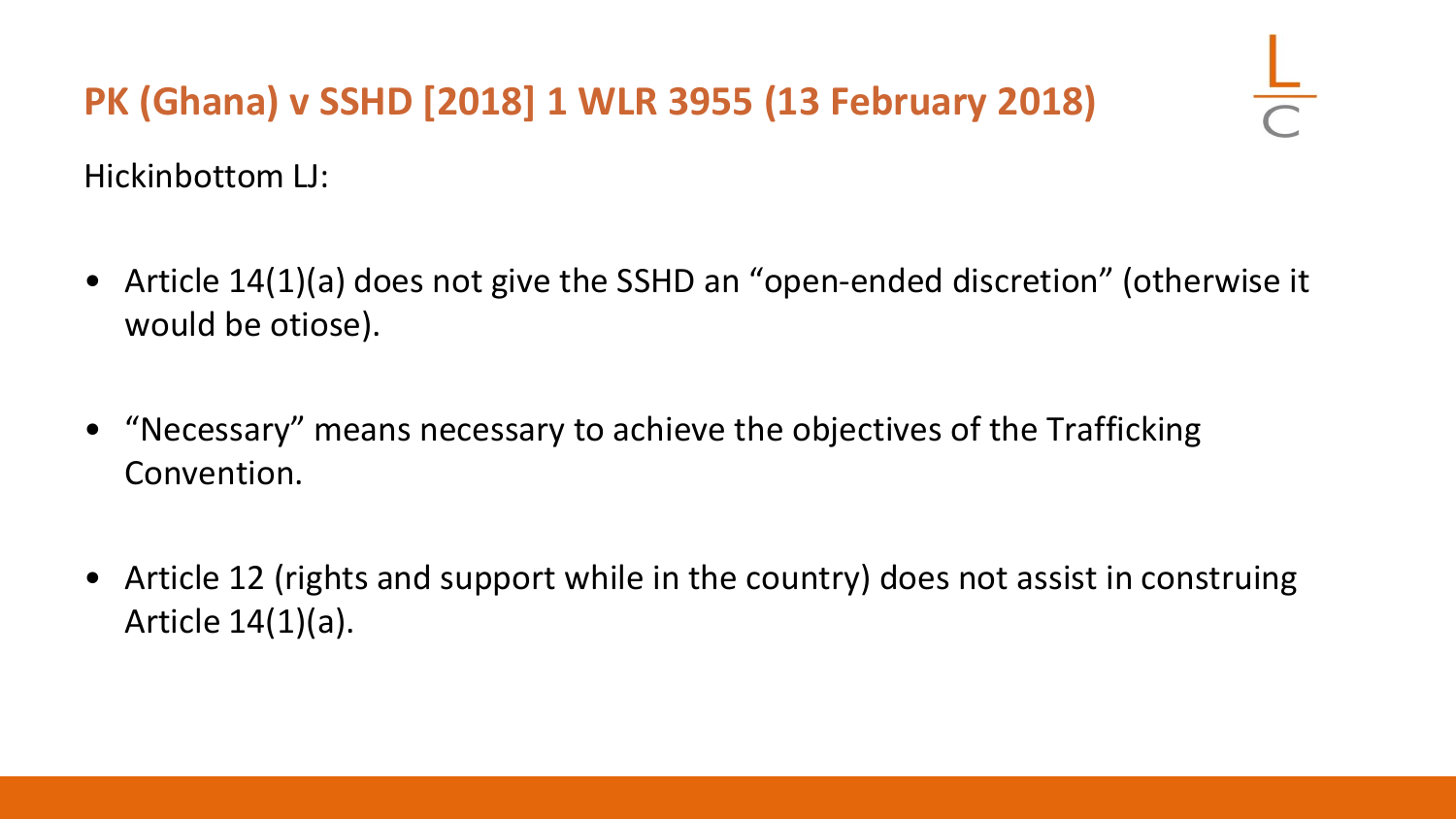# **PK (Ghana) v SSHD [2018] 1 WLR 3955 (13 February 2018)**

- SSHD's policies "fail to engage with the relevant Convention criteria at all": [49]
- "The protection and assistance of victims of trafficking" is "one of the primary objectives of the Convention": [50]
- The SSHD's guidance "is entirely silent as to the purpose for which it must be necessary for the victim to remain": [51]
- "Compelling" has "a particular connotation in the immigration context, involving a particularly high threshold" [54], and the use of this word gives the impression that the same high threshold applies in trafficking cases.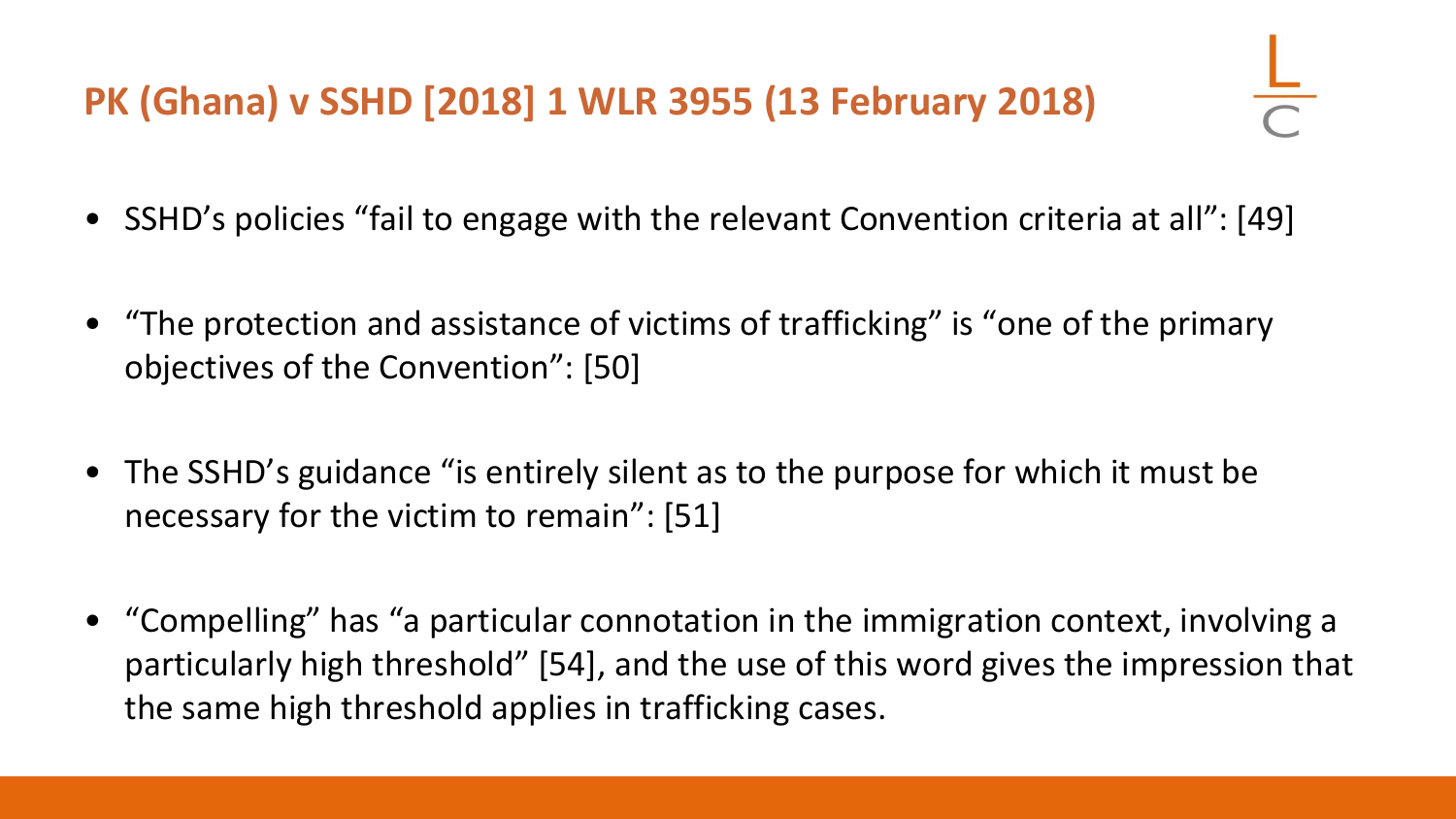#### **New DLC guidance – 10 September 2018**

- Issued in response to *PK (Ghana)*  does not expressly supersede the CAG, but this must be the intention.
- New formulation: "*assess whether a grant of leave to a recognised victim is necessary for the UK to meet its objective under the Trafficking Convention - to provide protection and assistance to that victim, owing to their personal situation*"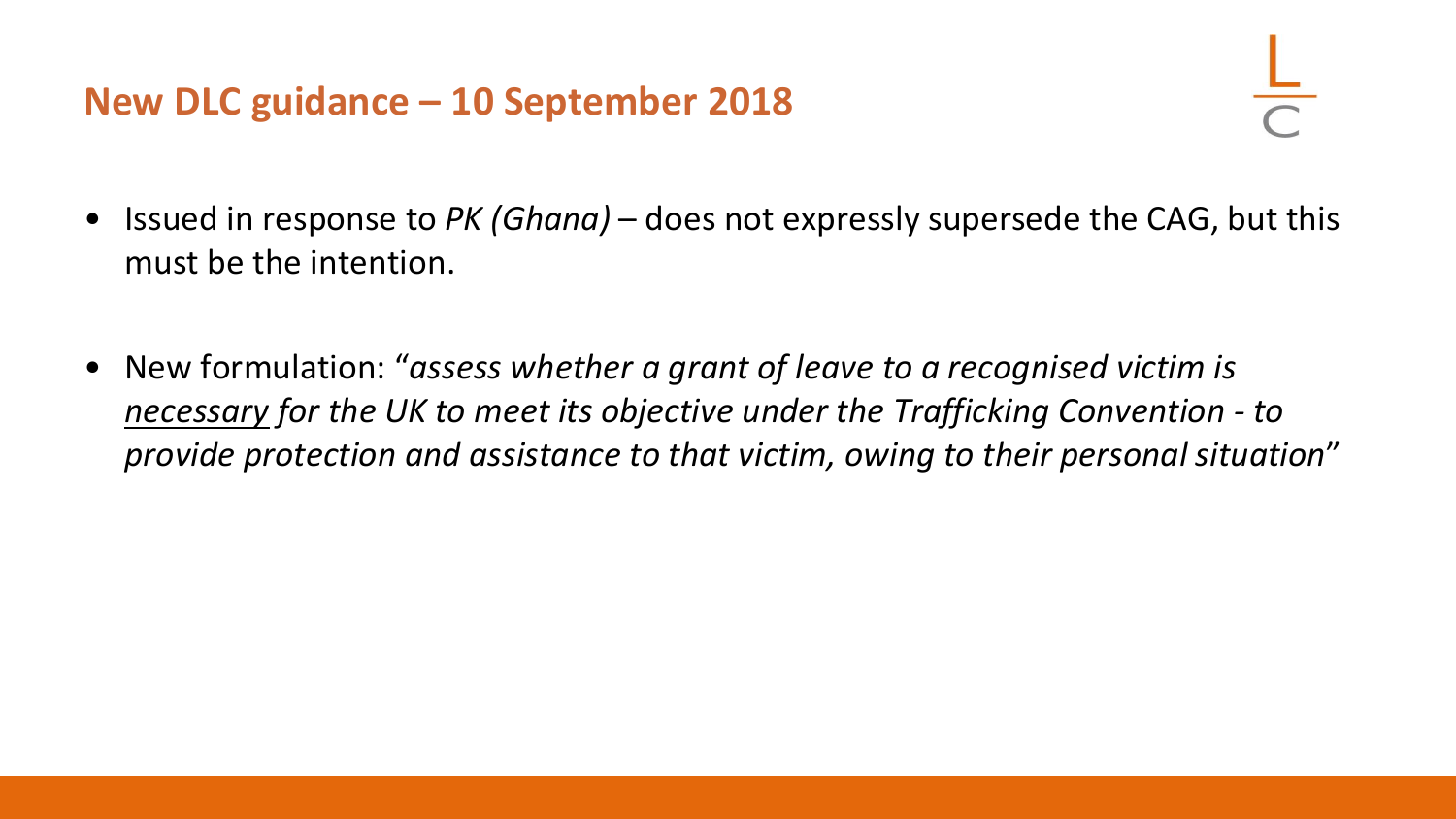Non-exhaustive list of relevant considerations:

- Eligibility for another form of leave
- Significant and real risk in light of objective evidence that the person may be retrafficked or become a victim of modern slavery again
- Whether, if returned home, the person would face harm or ill-treatment from those who first brought them to the UK, or exploited them in their home country
- Whether the receiving state have the willingness and ability to provide through its legal system a reasonable level of protection to the person
- Whether the victim needs necessary medical treatment in the UK ("the support duty calls for the provision of support, not that the person is supported until they achieve full physical, psychological or social recovery")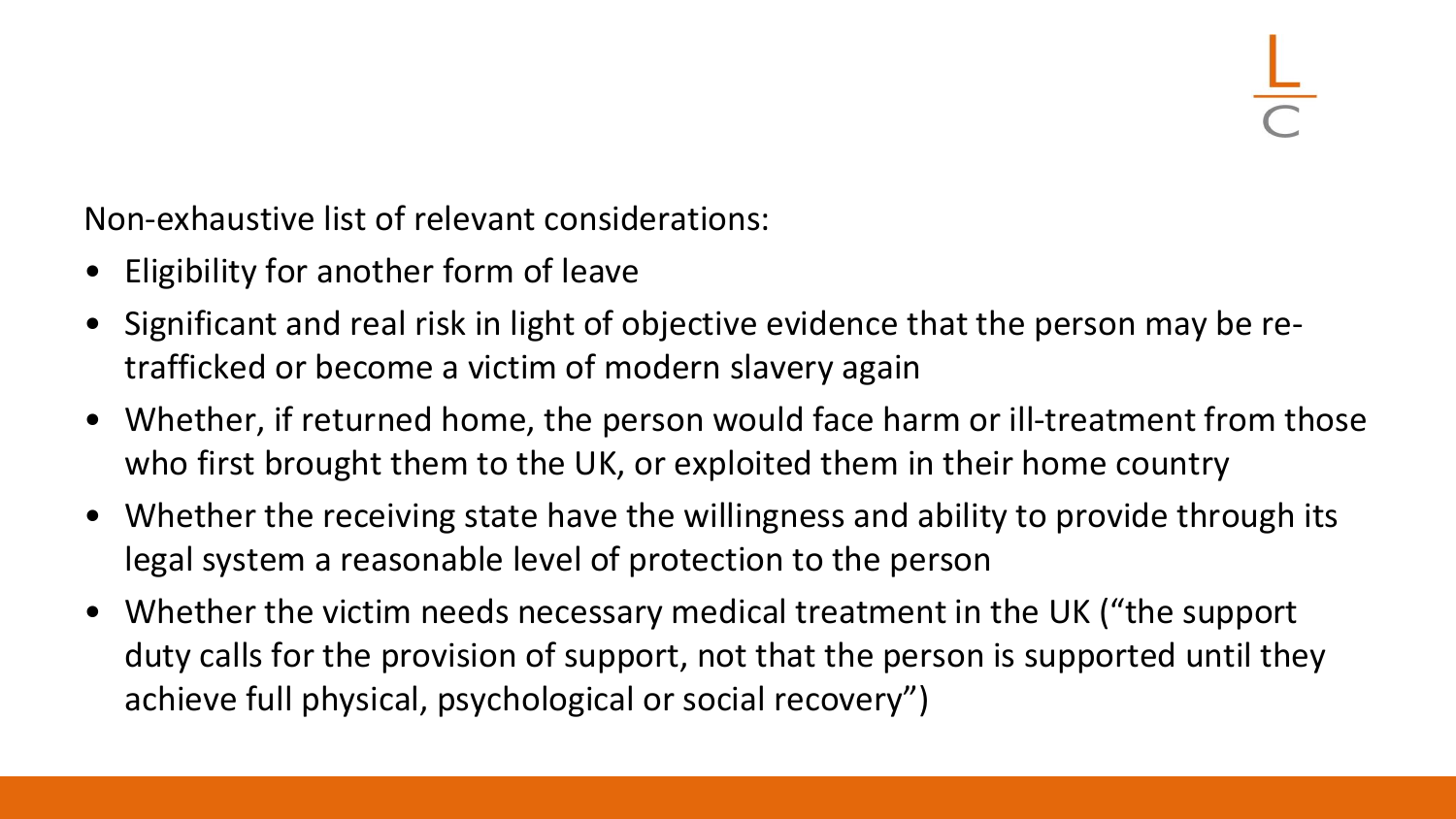# **The other criteria for DL**

**Pursuing compensation** - depends on:

- the type of compensation being sought
- the grounds of the claim
- the likelihood of the claim succeeding in reference to the claims accepted or rejected by the Competent Authority
- the likely length of the claim
- whether it is necessary for the person to be physically in the UK for the duration of their claim or can be returned for the hearing

**Assisting police** - Applicant responsible for providing information about the details of the investigating officers and of their assistance (either victim or police may apply)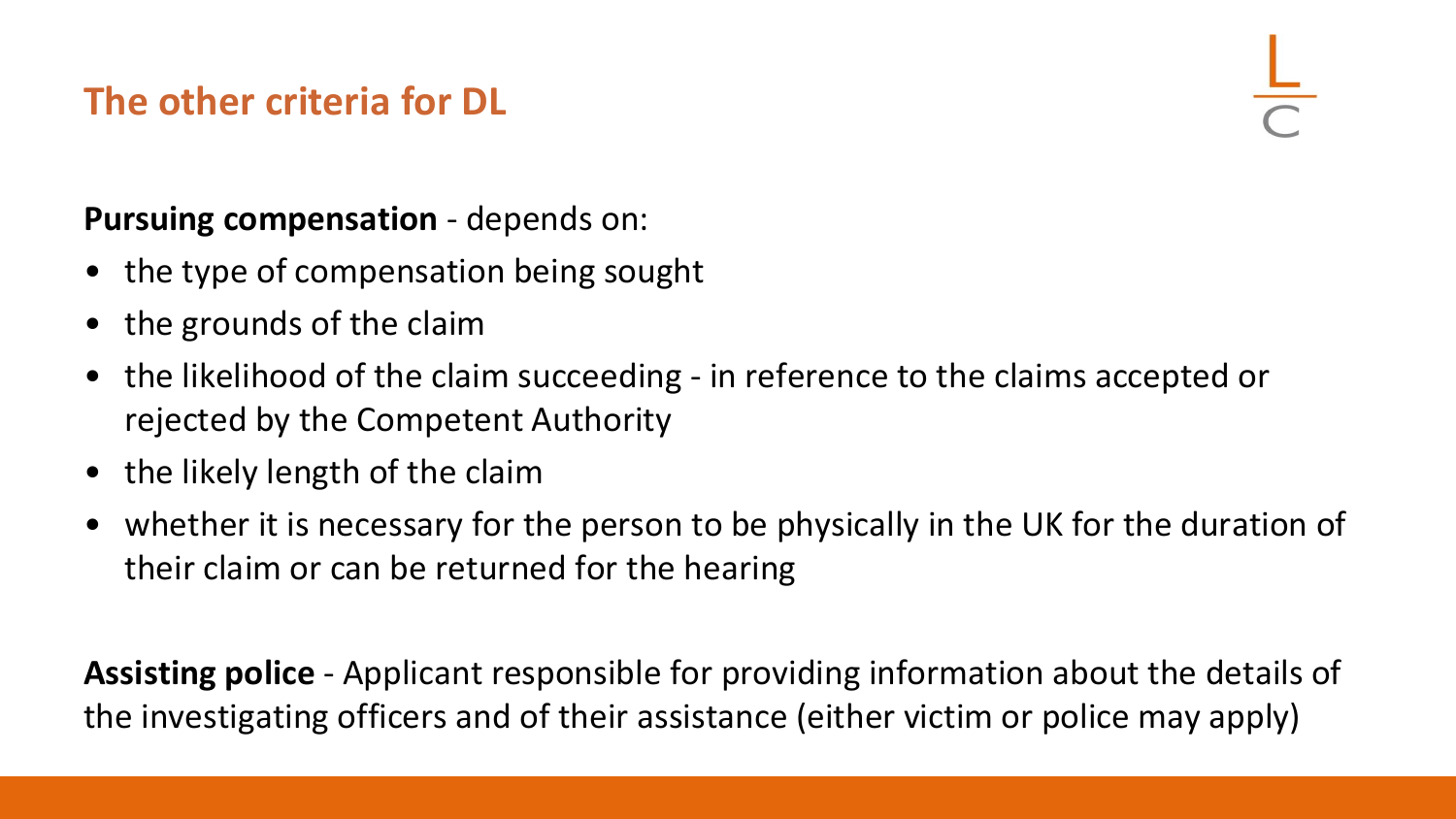## **Nature and length of DL**

- recourse to public funds with no prohibition on work, and entitlement to enter higher education (but no entitlement to a student loan)
- 30 months is the norm, with scope for more/less if the facts justify it (must be distinguished "to a high degree" from other cases)
- Further DL periods can be sought (for a fee, unless destitute, will be made destitute by the fee, or other exceptional circumstances apply)
- ILR: "*Victims of modern slavery granted discretionary leave to remain in the UK are not considered to be on a route to indefinite leave to remain in the UK*." To be determined in accordance with the asylum discretionary leave instruction.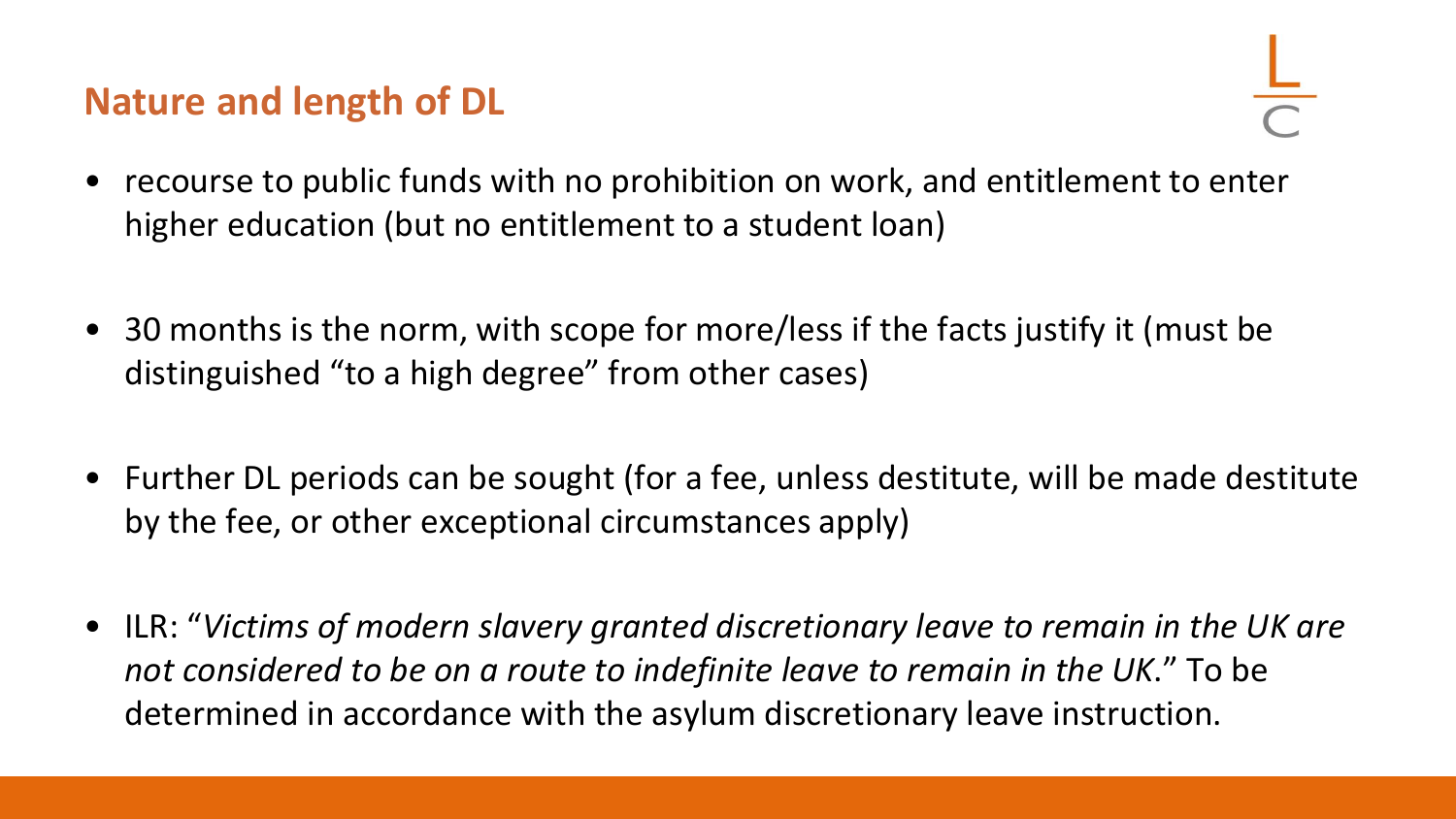# **Cases involving children**

Where the child or their parent meets the criteria for a grant of DL based on modern slavery, consideration should be given when determining length of DL to factors such as:

- the length of residence in the UK
- where the child was born
- whether the child's life would be adversely affected by a grant of limited leave rather than ILR

Parents of children granted extended leave must separately demonstrate that there are compassionate factors, in their own right, to warrant departure from the standard grant of DL under this policy.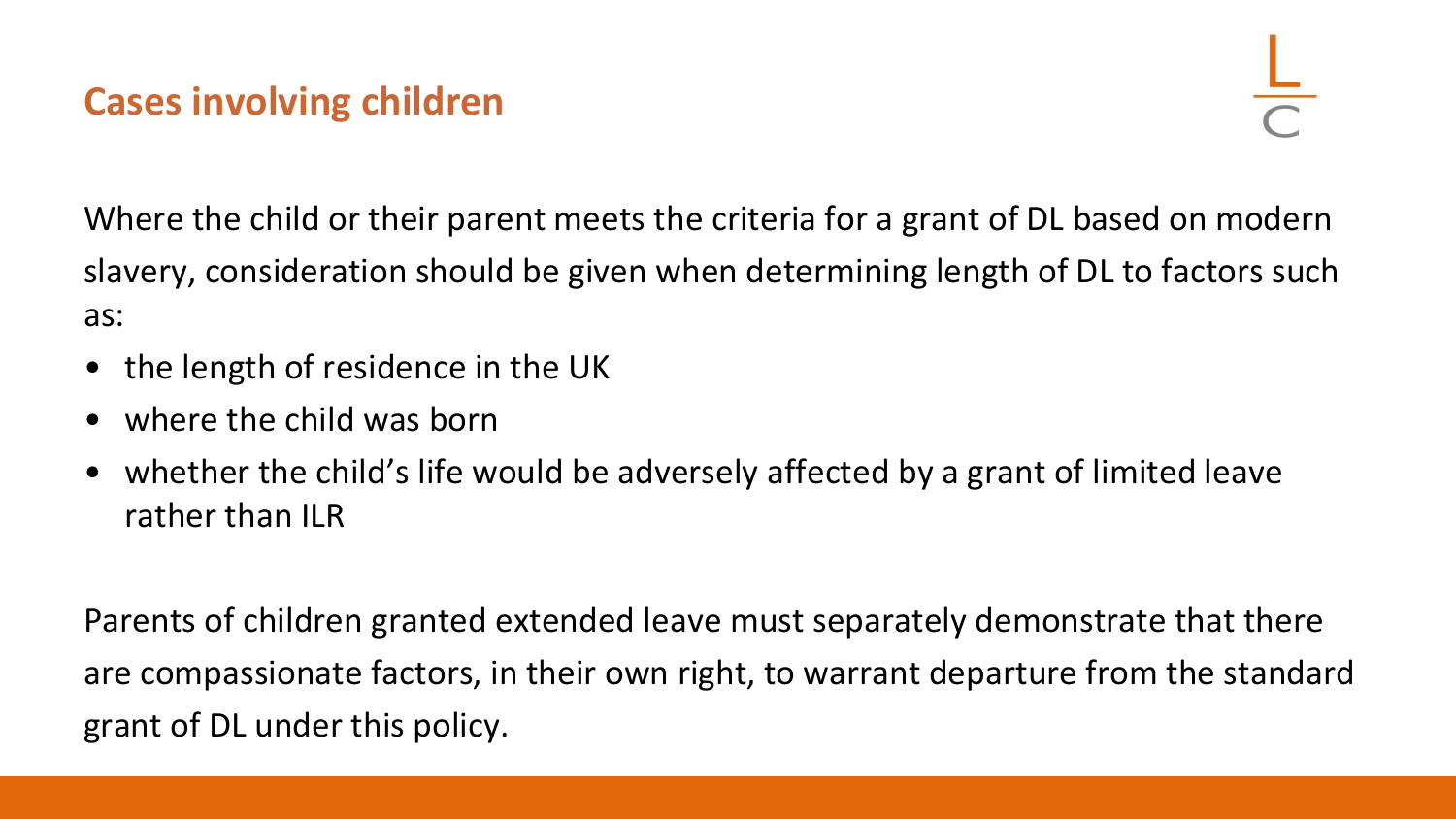#### **EEA nationals**

EEA nationals, who are identified as victims of modern slavery generally retain the ability to exercise free movement rights in accordance with The Immigration (European Economic Area) Regulations 2016 (the 2016 Regulations).

If an EEA national makes a DL application, there is no need to demonstrate an exercise of Treaty rights.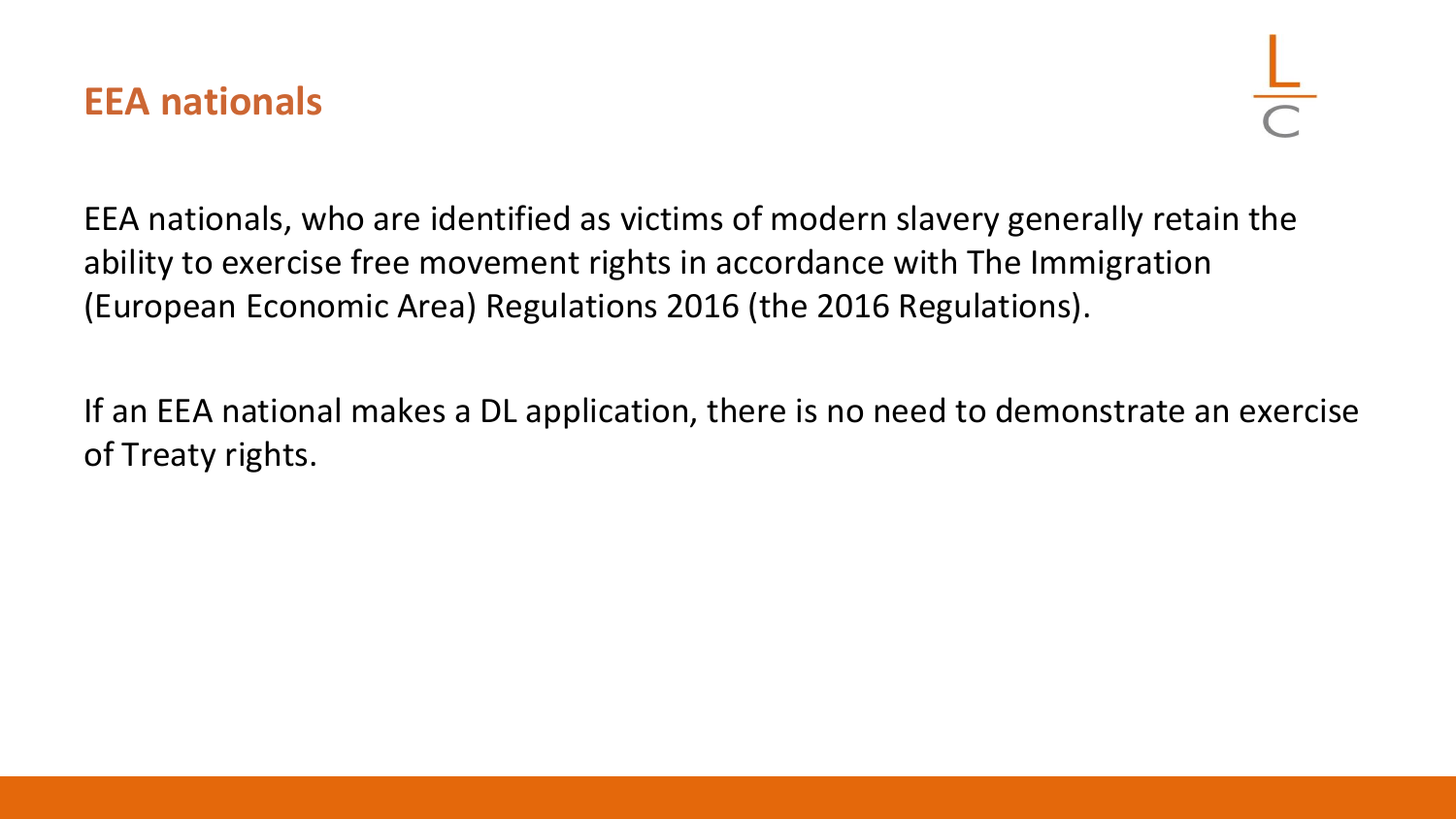## **Foreign national offenders**

- "Criminals or extremists should not normally benefit from leave on a discretionary basis because it is a Home Office priority to remove them from the UK"
- If granted, should be for 6 months to enable regular review, with no scope for temporary leaving the UK (similar to restricted leave policy for those excluded from refugee status)